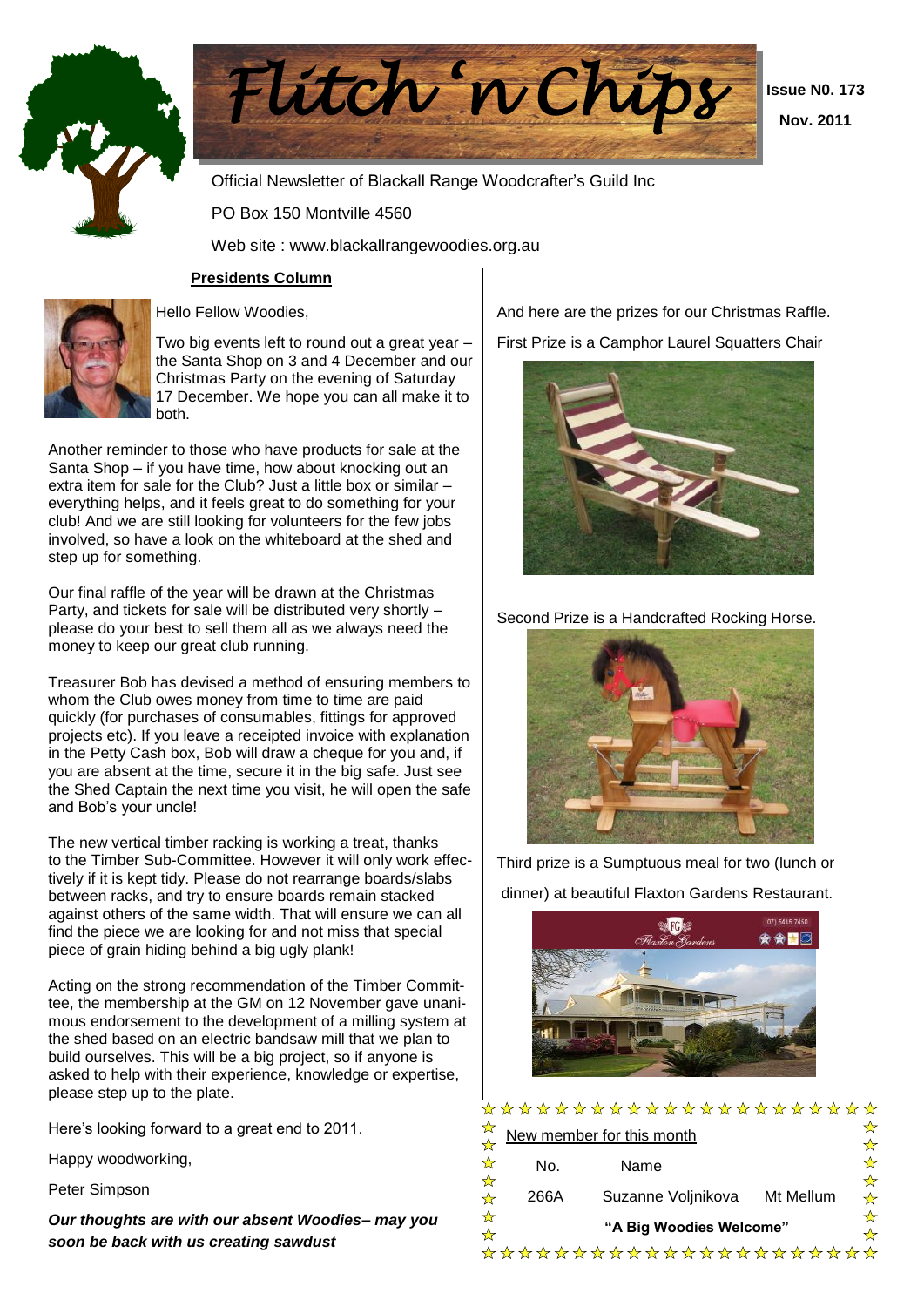





The Maleny Library has a new book display cabinet project managed by Lionel Tilley.



Dave Banister and Hugh McKenna have combined talents to produce a new cabinet for the entrance to the Landsborough Museum based

#### For Sale By Tender

The Guild has a 10" Trade Tools Bench Saw complete with stand that is surplus to requirements.



Offers for this saw should be in a sealed envelope and placed in the Secretary's Tray by Friday December 16th, 2011 with a decision announced on Sat.17th.



Antique Furniture Restoration Supplies 134 Junction Road, Clayfield, QLD, 4011 Phone: (07) 3391 5764  $FAX:$  $(07)$  3112 6197 Email: sales@goodsandchattels.com Web: www.goodsandchattels.com \*\*\* 10% Discount to Woodies Members \*\*\*



**Gary & Cheryle Campbell** 

• Comper Trailers • Vehicle Interiors • Furniture Upholstery • Boat & 4WD Canopies Unit 7 / 47 Beerwah Parade, Beerwah 4519 Queensland Wild Rocket

Anyone is a Local on a Monday Night! \$17.95 specials.....check website for details.

#### PH: 5478 5560 . 142 Main Street, Montville

www.wildrocketfood.com.au Open 7 days a week

2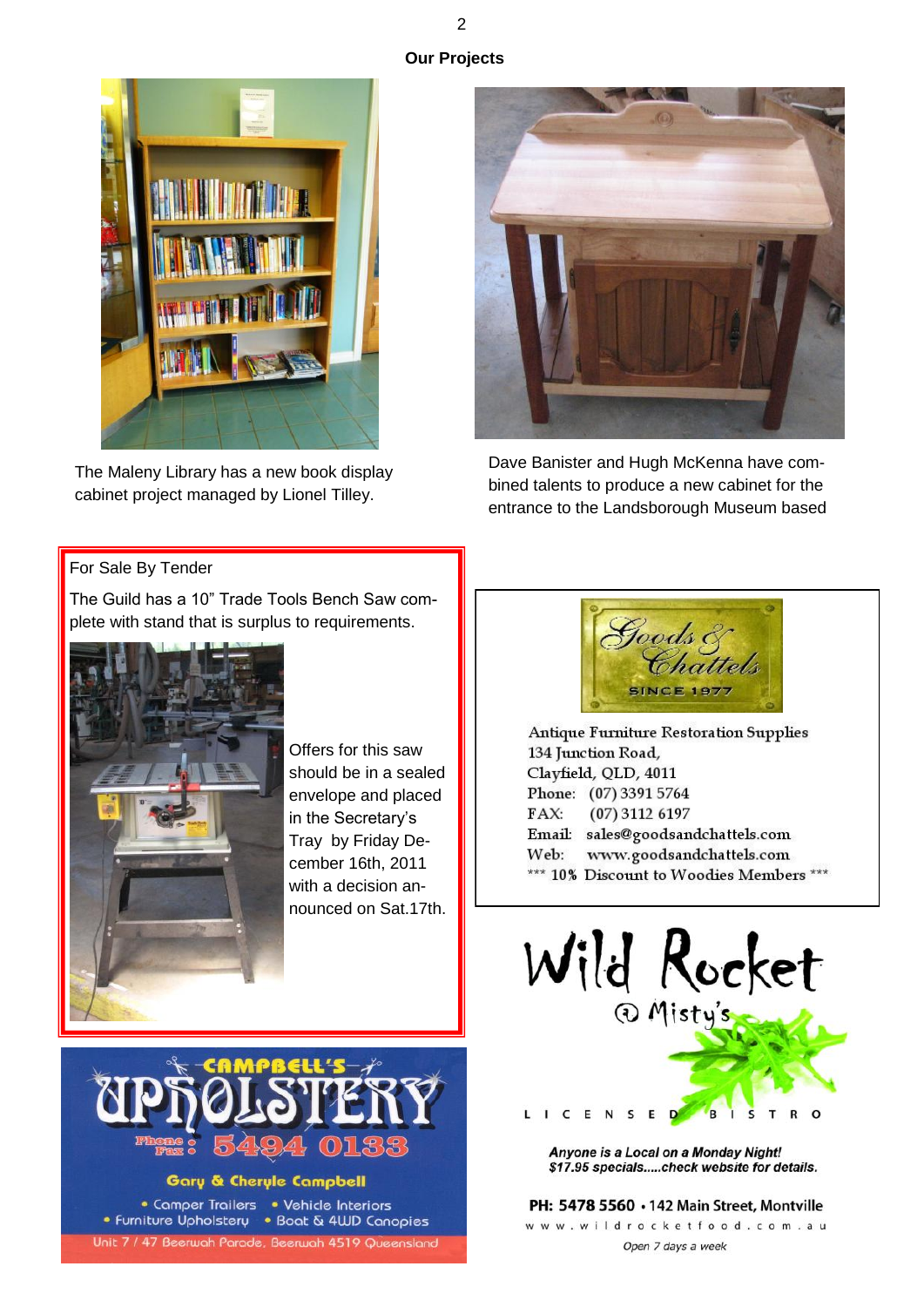## A Member Profile



" Cetonia"

The boat design is by Iain Oughtred a well respected small boat designer, who although born in Melbourne now lives on the Isle of Skye. He has a catalogue of his many designs, the "Gannet" being one of his day sailing dinghies.

The construction uses the glued lapstrake method. The boat is built upside down on a building frame onto which 8 moulds determine the shape of the boat between the stem and the transom. On the plan of each mould, the stem and the transom are points on which each strake should lie. Each strake (plank) overlaps the one above it, in the upside down position, by about 15mm and is glued to the one above with epoxy. The strakes are 6mm ply scarf jointed to provide length and shaped to a fair line.

A very proud Ian Colledge brought his newly finished project to the Shed last week before venturing out on the water for its maiden voyage. Ian takes up the story........

―Building a boat starts with a lot of thinking, reading and planning. You learn many skills and make many friends in the process. It seems that a new boat under construction attracts other wooden boat builders like bees to a honey pot.

Why build it yourself?. As all "woodies" know, it may be quicker to buy a new wooden item, but the real satisfaction comes from building it yourself.

Why build a boat? Well, my father spent 5 years of my boyhood building a boat in the back yard then built others under the house. It gets into the blood. It is a very satisfying experience. After 19 months gestation there is created something that has character, style and gender. Just look at her?"



Once the planking is finished the boat is turned over and then fitted out. It then progressively becomes stronger and more rigid.

The boat is 4.4m long, has a beam of 1.73m, and carries 10.96 m² of sail. It was built in my shed over a 19 months period.





**Has Moved** Shed 5, 38 Enterprise Street Kunda Park, Old info@woodnworkshop.com.au / www.woodnworkshop.com.au Phone: (07) 5493 5069 COCHVDORE Bruce Maroochydor Maroochydore Enterprise St Just 5 min off the Bruce Highway.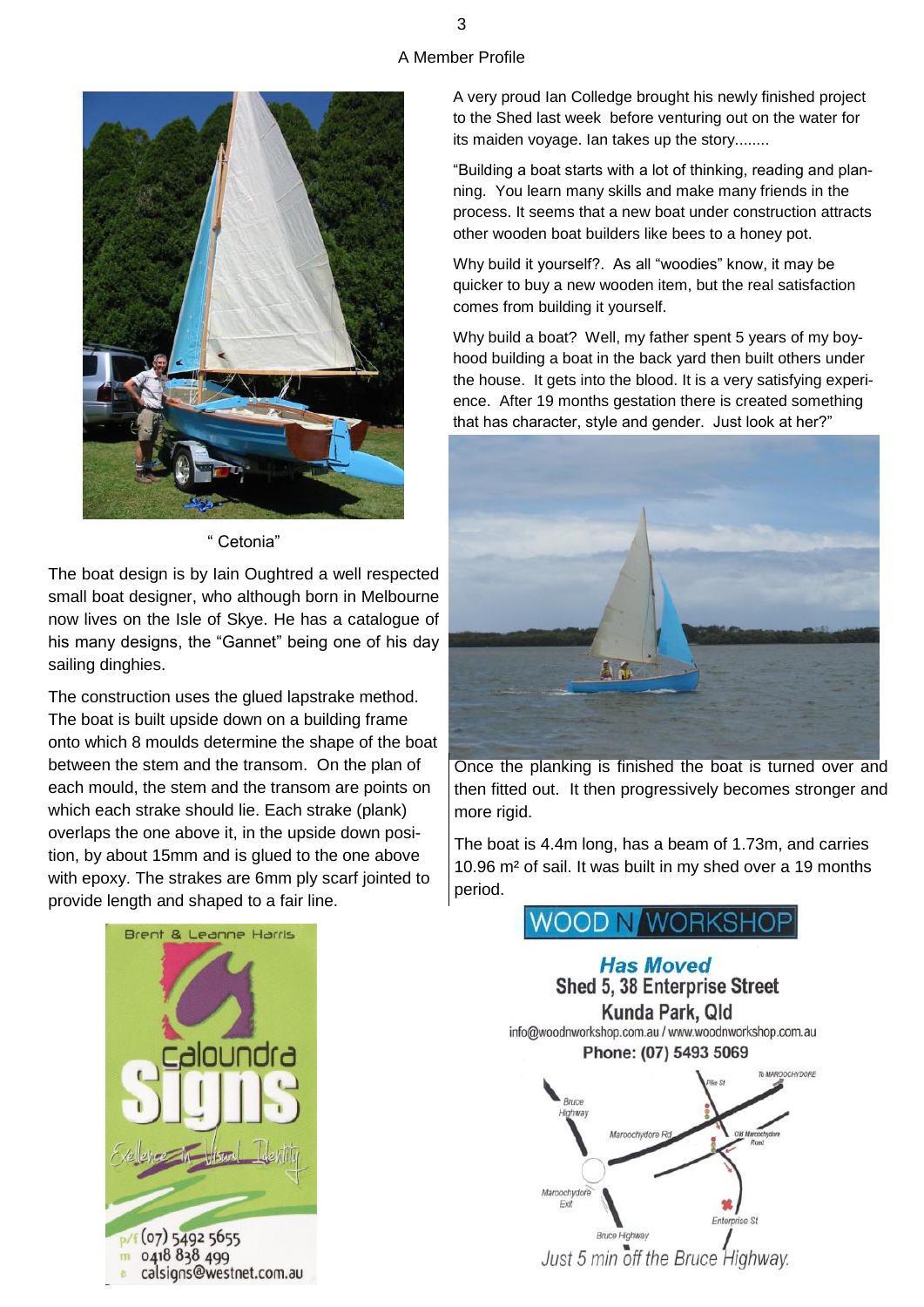#### 4

**Maintenance Report from**

**Brian Harris**

**Oct-Nov 2011**

- 03/11 Drum Sander New abrasive belt fitted.
- 05/11 Orbital Sander New Velcro pad fitted as previous one had become loose on shaft.



## *Demo Time*

On Saturday October 22, Ron Fishwick demonstrated how he makes his mosaic patterned trays

using scraps of wood.......



## **And next Saturday, 19th November,**

Bill Rangott, our Club Champion, will demonstrate how he makes his championship winning jewellery boxes.

The demo will start at 9am and Bill says he will discuss the whole process of making the box, tell us where he gets his bits and pieces from and, as a bonus, talk about his bandsaw boxes as well.

You can see some of Bill's work in the David Linton Gallery in Maleny,



Phone: 5494 3400

• Pine • Ply • Hardwood • Mouldings •

10% Discount to BRWCG

07/11 Belt Sander – New length of power cable fitted as previous cable had been sanded through! 09/11 #1 Band Saw – 3/16 inch blades will be fitted in

12/11 1236 Jet Lathe – Still awaiting parts for tailstock

ages associated with this saw.

from Thailand.

place of the 1/8 inch to try and reduce the break

1442 Jet Lathe – New split pulley obtained for mo tor to obviate vibration, new belt will also be fitted.



Contact Roger Loughnan Real Estate for the largest range of exclusively listed properties on the Blackall Range from \$100,000 - \$2,000,000. Actively supporting our community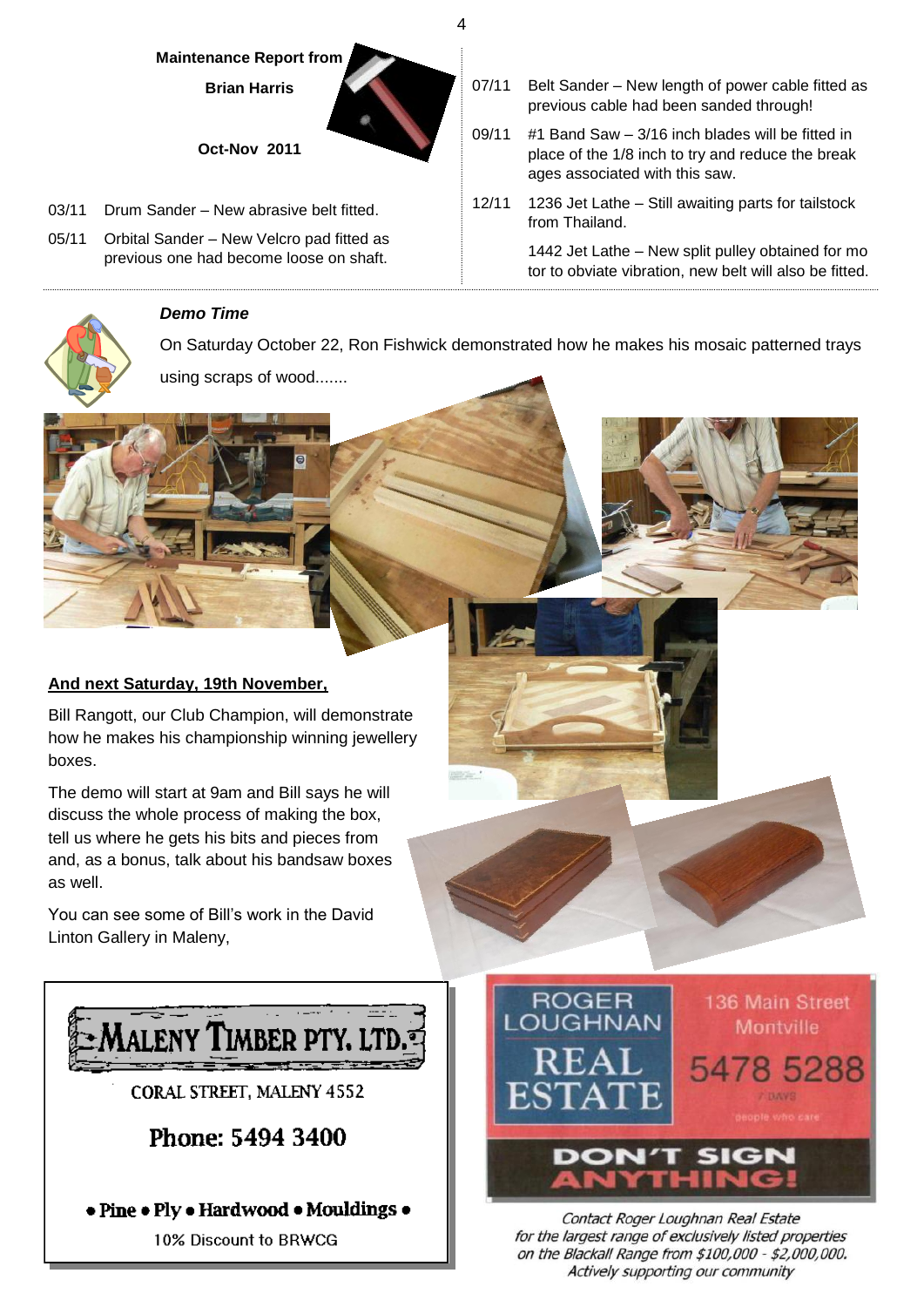*Dave Banister continues his world tour......*

#### Hi to all,

Arrived Edinburgh airport to wet conditions but happy to be in a country that I have always wanted to visit. After sorting out my accommodation at Belford Hostel (a revamped church) that has been a backpackers for 25yrs, (its a comfortable walk to Edinburgh Castle and down town), arranged usual tours of city etc. with hop on hop off bus group. After wasting 2 days with the Australian Consulate trying to arrange for my stolen drivers licence to be replaced I moved on to plan B. Was told of a tour group that visited the areas that I wanted to go. MacBackpackers was the best outfit that I found—it was mainly aimed at up to 40 age group but after a little negotiating they decided to let me tag along. (must be his baby face...Ed) Top outfit and a week I'll never forget...Isle of Skye....striking scenery of Torridon



Eilean Donan Castle...



## **MAPLETON HARDWARE**

Your handy hardware store.

Come in and see us for all your hardware needs. Hand Tools, Sleepers, Power Tools, Drill Bits, Paint and Stains. Plus Plumbing and General Hardware

#### **Open 7 Days**

Rob, Toni and Laurie

Cnr Obi Obi Rd & Emu Walk **MAPLETON Phone 5445 7773** 

Glen Coe and the tragic history that goes with this area, Corrieshalloch Gorge, Inverness the Capital of the Highlands. These people are a very proud lot.

We went Nessy hunting in the Loch....no luck, visited *another* whisky distillery, then to Killiecrankie where another battle took place. Pitlochry was holding the Highland Games,and we got to see them tossing the caber, also having a feed of haggis,( I went back for seconds as it wasn't too bad), then heading south to Dunkeld and a walk through the scrub in an area known as Hermitage. Back on our bus and on to St Andrews...a lot of history with golf, universities, and destruction of churches and castles. Then the Kingdom of Fife and a good look at the famous Forth Bridge. Our tour finished back at Edinburgh and then I hopped on to a train to Glasgow to spend 3 nights at another hostel near the station, and repeated the touring with hop on hop off buses-this place was better than I expected. Arranged a ticket from Glasgow to Belfast, Ireland with Rail and Sail. The ferry is the fastest in the world for its size and very comfortable,

More of Ireland later as the Editor is awaiting this transcript so will close now,

All the best Dave B.XXX for the Sheilas.



## **Woodies Christmas Dinner**

Saturday December 17 at The Shed

- - - - - - - - - - - - - - - - - - - - - - - - - - - - - - - - - - - - - - -

Arrangements for catering......People with surnames beginning A—L will bring sweets and M-Z will bring salads.

#### **BRWG Meeting Schedule 2011-2012**

- **Meetings start at 9:30am.**
- **Quarterly General meetings are held on the second Saturday of November, February, May and August.**
- **Management Committee meetings are held on the second Saturday of each month.**

| 2011 | December 10   | Mat                      |
|------|---------------|--------------------------|
| 2012 | January 14    | Mqt                      |
|      | February 11   | General                  |
|      | March 10      | Mgt                      |
|      | April 14      | Mgt                      |
|      | <b>May 12</b> | General                  |
|      | June 9        | Mgt                      |
|      | July 14       | Mgt                      |
|      | August 11     | <b>AGM &amp; General</b> |